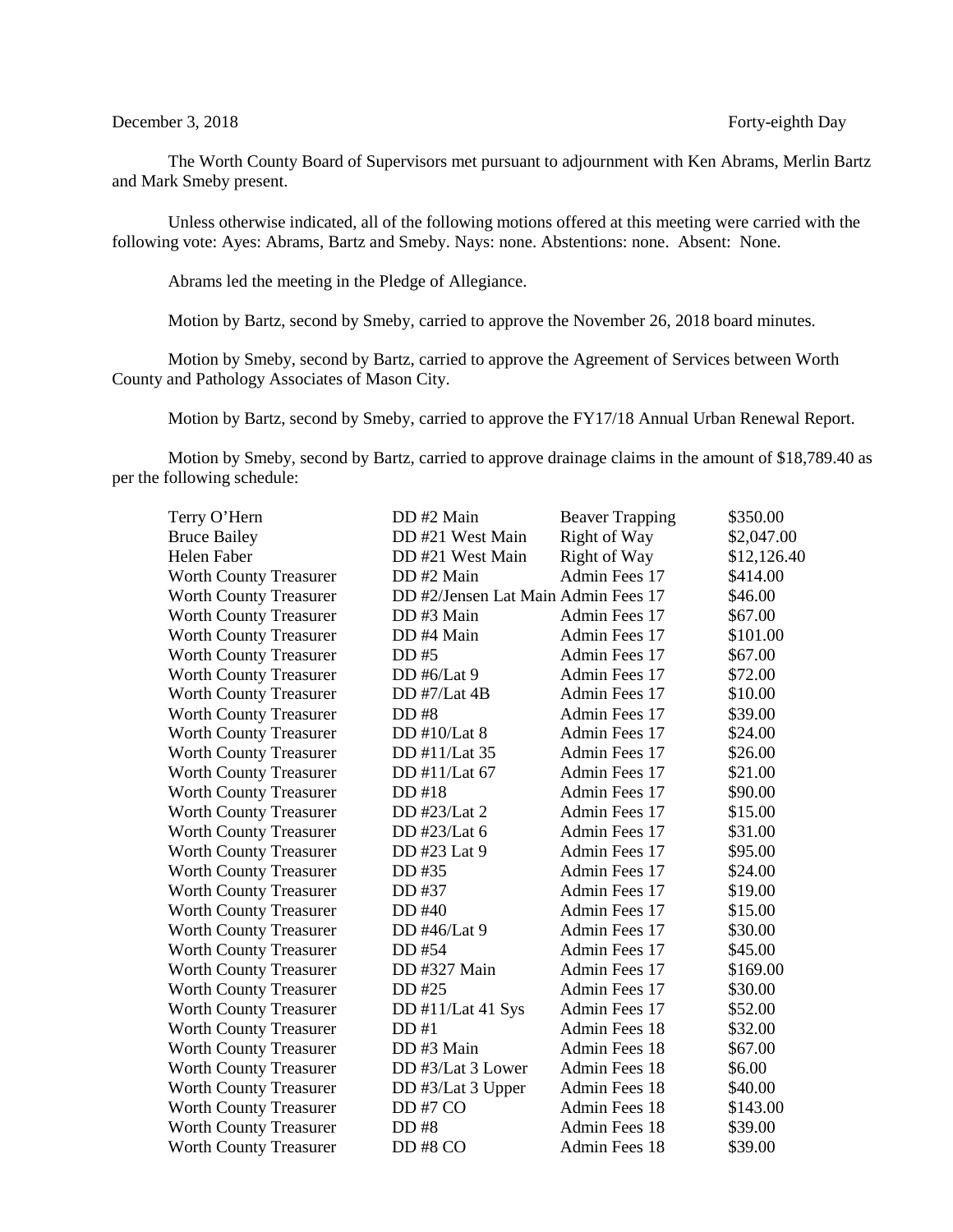| <b>Worth County Treasurer</b> | DD #11 MA    | Admin Fees 18      | \$868.00    |
|-------------------------------|--------------|--------------------|-------------|
| <b>Worth County Treasurer</b> | DD #11 MF    | Admin Fees 18      | \$415.00    |
| <b>Worth County Treasurer</b> | DD #11 L58   | Admin Fees 18      | \$45.00     |
| <b>Worth County Treasurer</b> | DD#13 OPEM D | Admin Fees 18      | \$271.00    |
| <b>Worth County Treasurer</b> | DD#18 M CO   | Admin Fees 18      | \$90.00     |
| <b>Worth County Treasurer</b> | $DD$ #19 M   | Admin Fees 18      | \$158.00    |
| Worth County Treasurer        | DD #22 MT    | Admin Fees 18      | \$96.00     |
| <b>Worth County Treasurer</b> | DD #22 L10B  | Admin Fees 18      | \$8.00      |
| <b>Worth County Treasurer</b> | DD#23 Main   | Admin Fees 18      | \$299.00    |
| Worth County Treasurer        | DD #23 L9C   | Admin Fees 18      | \$17.00     |
| <b>Worth County Treasurer</b> | DD #33       | Admin Fees 18      | \$84.00     |
| <b>Worth County Treasurer</b> | DD #46/Lat 9 | Admin Fees 18      | \$30.00     |
| <b>Worth County Treasurer</b> | DD #68 CO    | Admin Fees 18      | \$17.00     |
|                               |              | <b>Grand Total</b> | \$18,789.40 |

Motion by Smeby, second by Bartz, carried to recess the regular session at 9:24 A.M.

Motion by Smeby, second by Bartz, carried to open the public hearing for 2018.12.03 Renewable Energy Property Ordinance at 10:00 A.M. Public comment was heard. A list of those in attendance and those who testified along with the letters received are available at the auditor's office.

Motion by Abrams, second by Bartz, carried to close the public hearing at 11:49 A.M.

Motion by Smeby, second by Bartz, carried to reconvene the regular session at 11:57 A.M.

Supervisor Bartz submitted and read a technical correction amendment to Ordinance 2018.12.03.

Supervisor Abrams read Ordinance 2018.12.03 as amended.

# **Worth County Ordinance 2018.12.03 Title: Renewable Energy Provisions**

## **Section 1. Applicability.**

This ordinance shall apply to Renewable Energy Property including a Solar Energy System as defined under Iowa Code Section 441.21 (8) (c) (1) or (2) or a Wind Energy Conversion Property eligible to be taxed under Worth County Ordinance 94/12/5 as defined by Iowa Code Section 427B.26 (4) (b).

## **Section 2. Qualifying County Infrastructure Projects.**

For purposes of this ordinance, "county infrastructure projects" shall be defined as:

- 1. Bridge and road repair and replacement, and/or,
- 2. Courthouse repair, renovation, or construction, and/or,
- 3. Sanitary sewer projects in unincorporated areas of the county, and/or,

4. Other infrastructure projects which Worth County singularly undertakes or jointly undertakes as part of another or with other governmental entities organized under Iowa law.

## **Section 3. Property Eligible For Exemption.**

Renewable Energy Property qualifying under the applicable provisions of Section 1 of this ordinance and proposed for construction in townships in Worth County not zoned as of the effective date of this ordinance shall be considered exempt from future county zoning restrictions and requirements if any percentage of the value of such property is prospectively committed for county infrastructure projects.